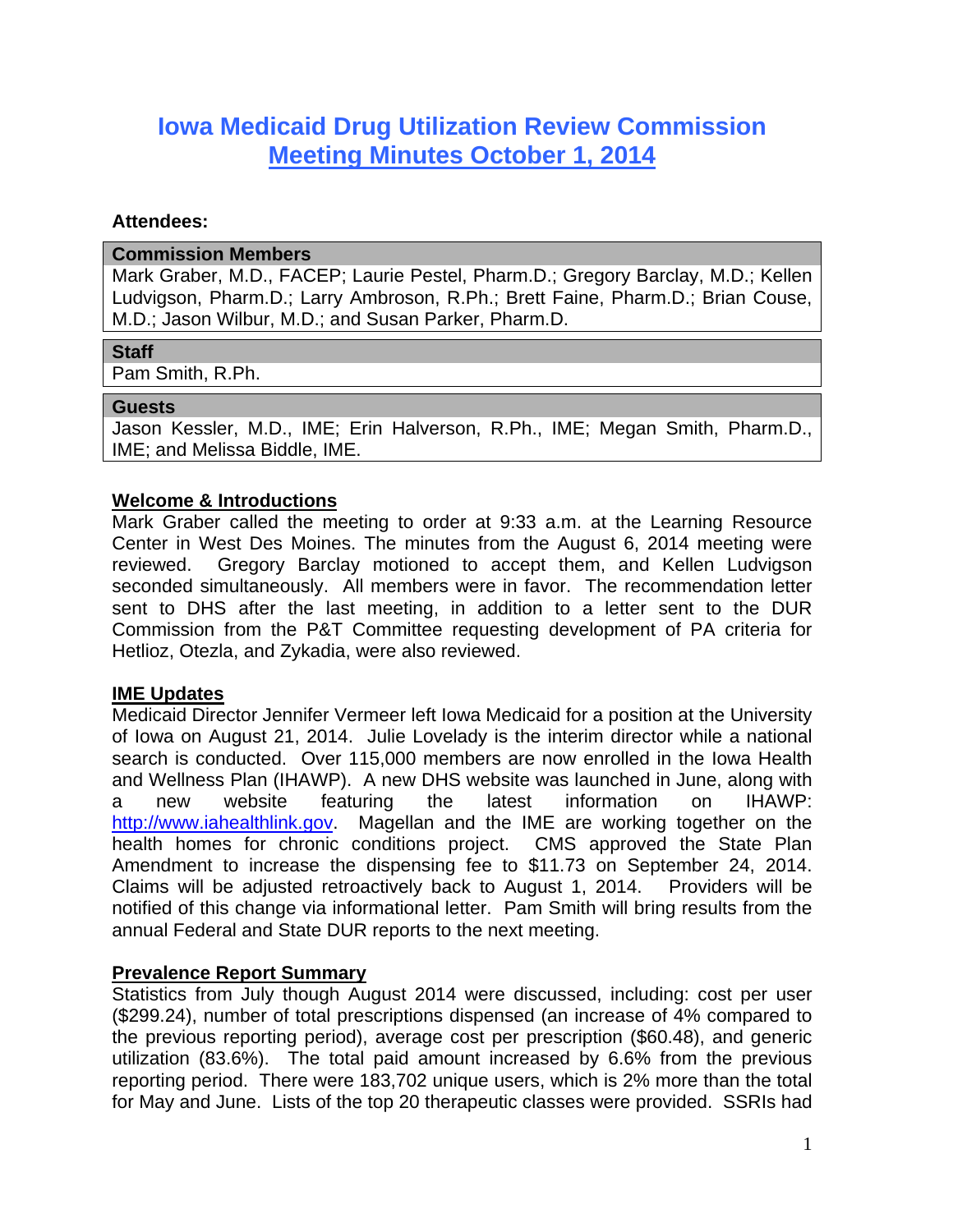the highest prescription count, and Anticonvulsants came in second. The top 100 drugs were also reviewed. The ten most expensive medications were: Abilify, Vyvanse, methylphenidate hcl er, Lantus, Advate, Cymbalta, Focalin XR, Adderall, Advair Diskus, and Strattera.

## **Case Studies**

Pam Smith presented 4 case studies. Recommendations by commissioners from these four examples resulted in annualized total savings of \$2,054.31 pre-rebate (state and federal).

# **Public Comment**

There were none, as both speakers chose to defer to the second public comment section.

# **ProDUR Edit**

*Antipsychotics – Age Edit and Duplicate Therapy Edit:* The DUR Commission reviewed recommendations they initially made in April 2012 to implement ProDUR edits on antipsychotics in members less than 18 years of age. Specifically, the recommendation was to: 1) implement an age edit on risperidone for members less than five (5) years of age and an age edit on all other antipsychotics for members less than six (6) years of age; and 2) apply a duplicate therapy edit to all antipsychotics. After discussion, the Commission continues to support implementation of the aforementioned ProDUR edits, tentatively scheduled for implementation in the summer of 2015. Prior to initiation of these edits, an informational letter will be sent to all providers, to encourage changes to drug regimen or submission of a PA prior to implementation of the edits and prior to discharge. Soft edits will also be programmed into the Point of Sale (POS) system indicating the claim(s) will deny for a PA at the specific date indicated, which should prompt the pharmacy to notify the prescriber.

# **Focus Studies**

*Valproate Use for Migraine in Females:* This was a follow-up discussion. Ninteen (19) of the 39 members identified changed therapy, for an annualized cost savings of \$2,998.62 (state and federal, pre-rebate) as a result of the 93 surveys sent out to prescribers and pharmacies. Forty-two (42), or 45%, of those surveys were returned.

*Ketoconazole Utilization:* This was a follow-up discussion. Fifty-four (54) of the 66 members identified changed therapy, for an annualized cost savings of \$3,764.10 (state and federal, pre-rebate) as a result of the 132 surveys sent out to prescribers and pharmacies. Sixty-six (66), or 50%, of those surveys were returned.

*Overutilization of Opioids:* This was a follow-up discussion. One-hundred twenty (120) of the 244 members identified changed therapy, for an annualized cost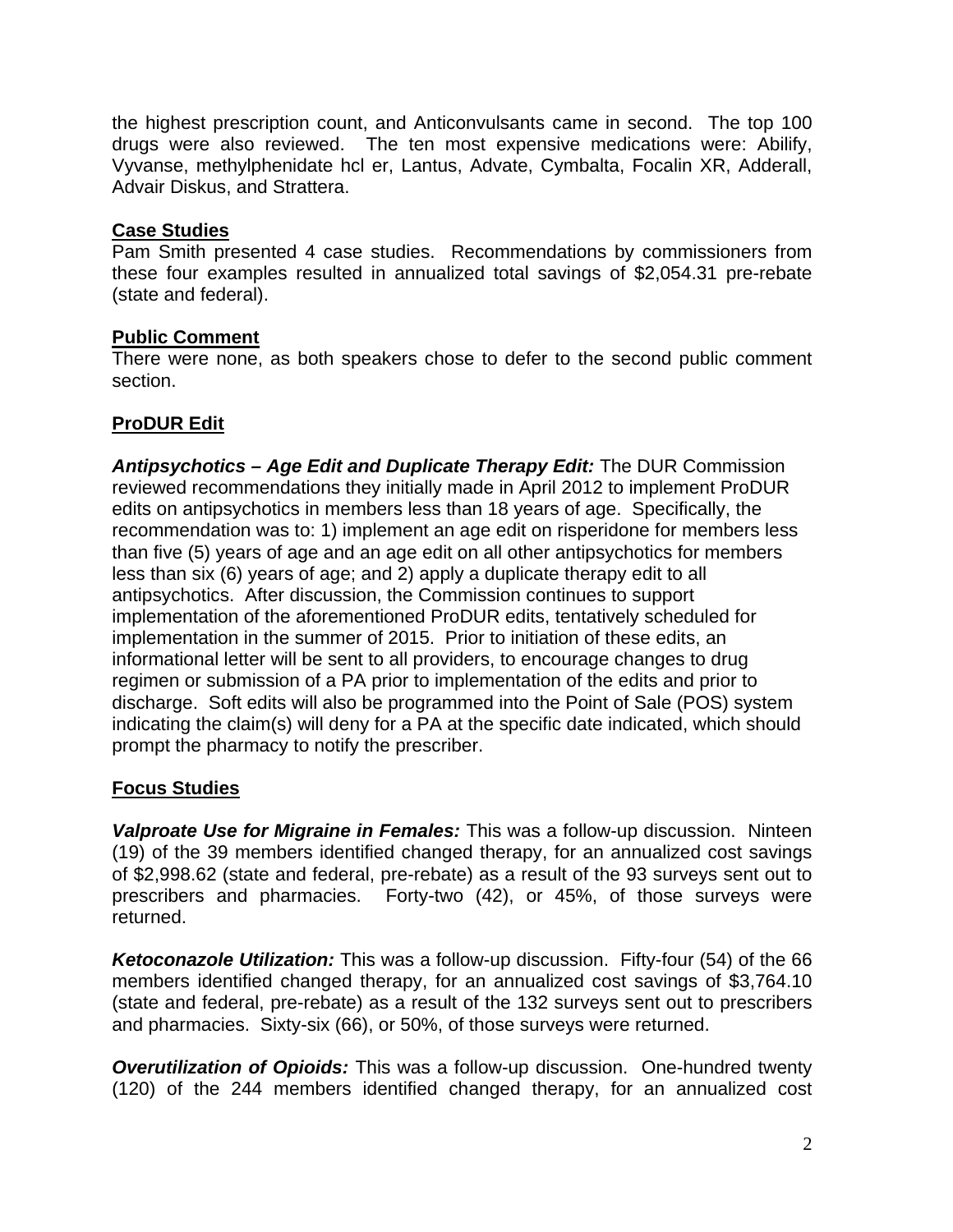savings of \$66,768.90 (state and federal, pre-rebate) as a result of the 941 surveys sent out to prescribers and pharmacies. Three-hundred eighty-one (381), or 40% of those surveys were returned.

*Opioid Utilization Potential Drug Seeking Behavior:* This was a follow-up discussion. Twenty-two (22) of the 38 members identified changed therapy, for an annualized cost savings of \$5,445.06 (state and federal, pre-rebate) as a result of the 375 surveys sent out to prescribers and pharmacies. One-hundred thirty (130), or 35%, of those surveys were returned. The Commission was curious as to the algorithm used by the lock-in department to identify potential members, and Pam Smith will look into that.

*Valproate Use in Women of Childbearing Age without Seizure or Bipolar*  **Diagnosis:** This was a follow-up discussion. Twenty-six (26) of the 70 members identified changed therapy, for an annualized cost savings of \$4,856.64 (state and federal, pre-rebate) as a result of the 154 surveys sent out to prescribers and pharmacies. Sixty-four (64), or 42%, of those surveys were returned.

*Valproate Use in Women of Childbearing Age with Seizure or Bipolar*  **Diagnosis:** This was a follow-up discussion. Seventy-five (75) of the 270 members identified changed therapy, for an annualized cost savings of \$14,919.44 (state and federal, pre-rebate) as a result of the 592 surveys sent out to prescribers and pharmacies. Two-hundred fifty-six (256), or 43% of those surveys were returned.

*Long Term Use of Short-Acting Opioids:* The Commission wants to lower the existing quantity limits to a quantity of 120 per 30 days, or 4 per day, across the entire drug class. Jason Wilbur motioned to implement this quantity limit, and Brett Faine seconded. All members were in favor. Soft POS edits will be put into place to notify providers of the changes prior to implementation of the quantity limits, and an information letter will also be sent out to prescribers and pharmacies.

*Duplicate Antipsychotics:* Letters will be sent to those who will be affected by the ProDUR edits that were agreed upon at previous meetings for members 17 years of age and younger, as documented above. The Commission also wants to send letters to the prescribers of adults on 2 or more second generation antipsychotics concurrently for greater than 90 days to ask: 1) if the patient would be a candidate to taper to one agent, 2) if the patient is a candidate for clozapine therapy, and 3) if the patient has had three failed trials of monotherapy prior to using two or more antipsychotics.

*Duplicate Benzodiazepines:* The Commission wants to review the quantity limits on all benzodiazepines, and also look at the numbers on combination therapy. This information will be brought to the December meeting. Additionally, letters will be sent to the prescribers of the members identified to ask if the patient could be adequately controlled on one agent.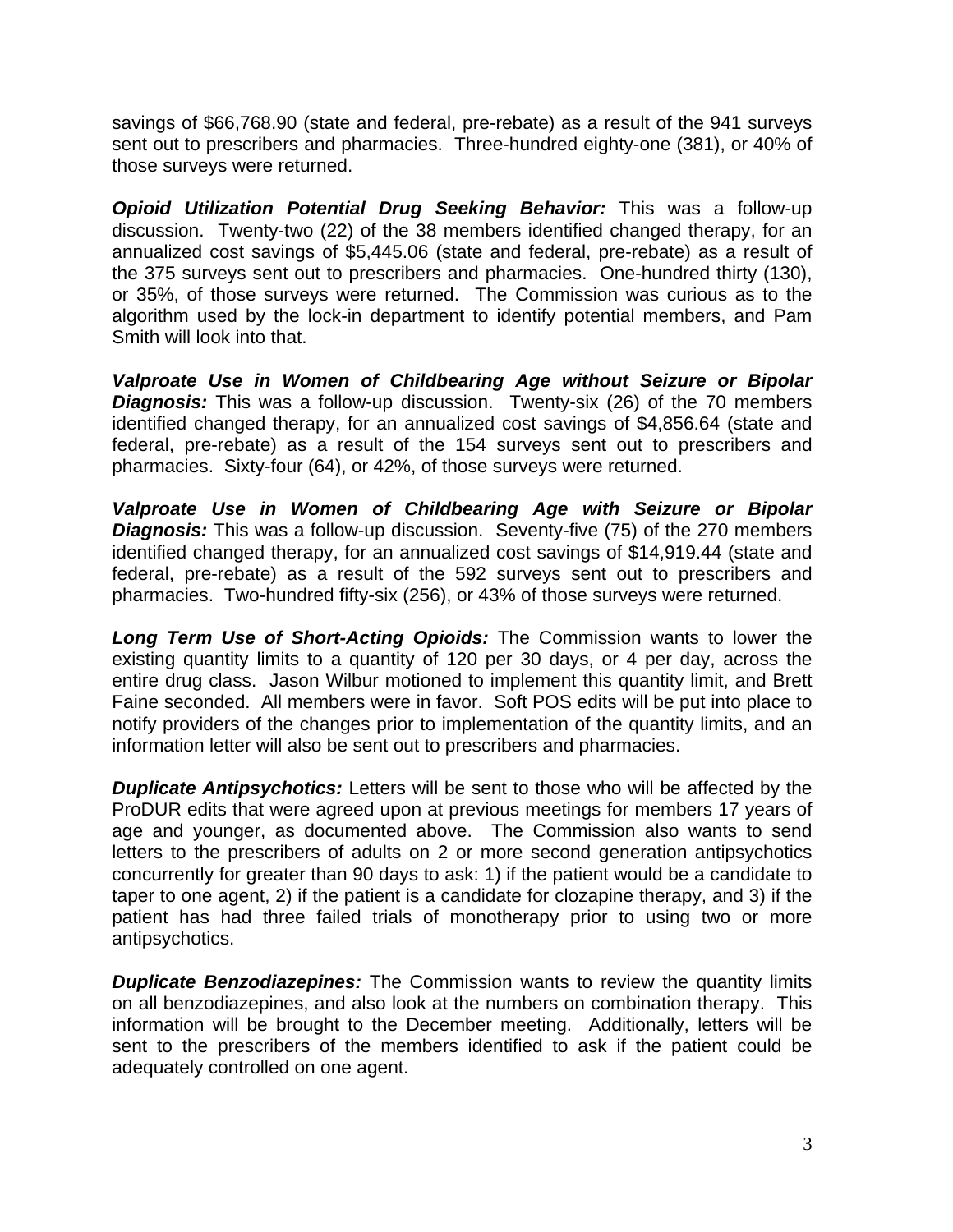*Niacin Utilization:* Letters will be sent to the prescribers of the members taking niacin with a statin to suggest dose optimization of the statin and discontinuation of niacin. Additionally, the DUR Commission made a recommendation that the P&T Committee make niacin non-preferred on the PDL, requiring use of a statin prior to use.

# **Public Comment**

| <b>Name</b>       | <b>Representing</b> | Drug/Topic                       |
|-------------------|---------------------|----------------------------------|
| Lisa Willshaw     | MedImmune           | Synagis                          |
| Christina Reimers | Merck               | Zontivity, Grastek, and Ragwitek |

## **Prior Authorization**

*Annual Review of the PA Criteria:* Changes were suggested for the following categories, to be discussed at upcoming meetings:

| <b>PA Category</b>                | <b>Recommend Changes</b>                                        |
|-----------------------------------|-----------------------------------------------------------------|
| Alpha2 Agonists,                  | Define length of trial.                                         |
| <b>Extended-Release</b>           |                                                                 |
| <b>Amylino Mimetic</b>            | Add requirement of 0.5% improvement in A1C                      |
| (Symlin@)                         |                                                                 |
| Anti-Acne                         | Waiting for American Academy of Dermatology to update           |
|                                   | guidelines, anticipated in November, 2014.                      |
| Apixaban (Eliquis)                | Update criteria based on new FDA approved indications           |
| Benzodiazepines                   | Require SSRI failure for GAD.                                   |
| Biologic                          | Add TB screening across all biologic immumomodulator PA         |
| Immunomodulators                  | forms.                                                          |
| <b>Erythropoiesis Stimulating</b> | Require response to treatment.                                  |
| Agents                            |                                                                 |
| Hepatitis C Antiviral             | Possibly allow other tests in addition to biopsy, as there have |
| Agents                            | already been 33 appeals. Remove Incivek criteria.               |
| <b>Pulmonary Arterial</b>         | Limit access to responsive types, not smokers.                  |
| <b>Hypertension Agents</b>        |                                                                 |
| <b>Testosterone Products</b>      | Update diagnosis for coverage based on recent FDA review.       |
| Thrombopoietin Receptor           | Update Promacta criteria for new indications.                   |
| Agonists                          |                                                                 |
| Antiemetics                       | Look at increasing the number of ondansetron units allowed      |
|                                   | with out PA.                                                    |
| Topical corticosteroids           | Require multiple trials with preferred agents prior to a non-   |
| (new)                             | preferred agent.                                                |
| Antineoplastics (new)             | Universal PA form for oral agents - Check for diagnosis and     |
|                                   | dosing.                                                         |
| Immunoglobulin serums             | Look at utilization and determine if PA criteria is required.   |
| (new)                             |                                                                 |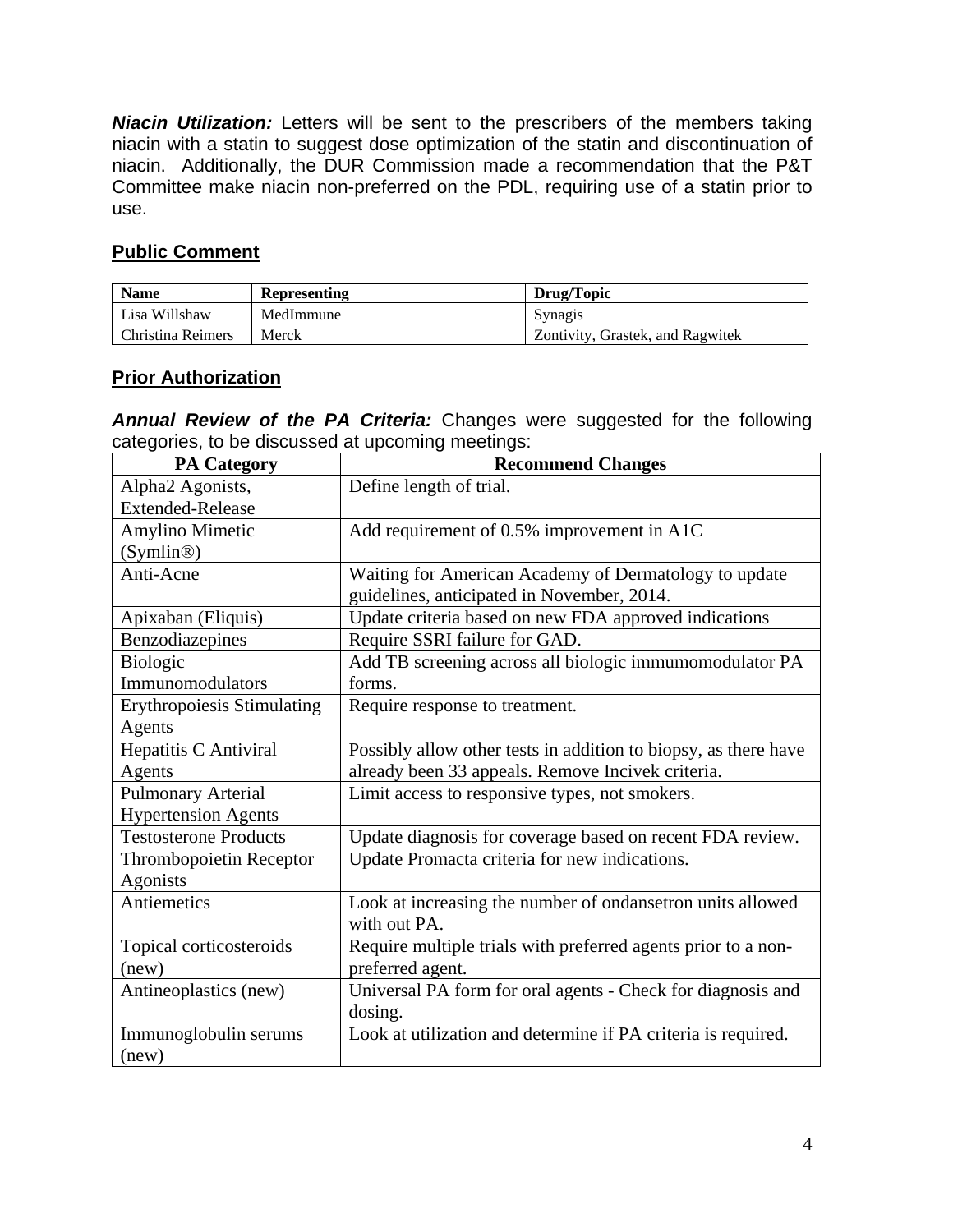*Vorapaxar (Zontivity):* The Commission reviewed the prior authorization criteria as follows:

*Prior authorization is required for vorapaxar (Zontivity™). Payment will be considered under the following conditions:* 

- *1. Patient has a history of myocardial infarction (MI) or peripheral artery disease; and*
- *2. Patient does not have a history of stroke, transient ischemic attack (TIA), intracranial bleeding, or active peptic ulcer; and*
- *3. Patient has documentation of an adequate trial and therapy failure with aspirin plus clopidogrel; and*
- *4. Patient will use vorapaxar concurrently with aspirin and/or clopidogrel.*

*The required trials may be overridden when documented evidence is provided that the use of this agent would be medically contraindicated.* 

Mark Graber commented that there is no active coagulation for stints, and suggested requiring a second trial with Brillinta. An age limit was also suggested as this is not effective over age 75. This will be brought back to the next meeting.

**Ceritinib (Zykadia):** The Commission reviewed the prior authorization criteria as follows:

*Prior authorization is required for ceritinib (Zykadia™). Payment will be considered under the following conditions:* 

- *1. Patient has a diagnosis of metastatic non-small cell lung cancer (NSCLC) that is anaplastic lymphoma kinase (ALK)-positive as detected by an FDA-approved test (attach copy of results); and*
- *2. Patient is 18 years of age or older; and*
- *3. Prescribed by a oncologist; and*
- *4. Patient has documentation of treatment with crizotinib and the disease has progressed while on treatment or is intolerant to treatment.*
- *5. Liver function tests (ALT, AST, and total bilirubin) will be monitored at least monthly while on ceritinib.*

*If criteria for coverage are met, initial requests will be given for 3 months. Requests for continuation of therapy will be considered with documentation patient has not experienced disease progression or unacceptable toxicity.* 

Brett Faine motioned to accept the criteria, and Jason Wilbur seconded. All members were in favor.

*Chronic Pain Syndromes:* The Commission reviewed the prior authorization criteria as follows:

*A prior authorization is required for duloxetine (Cymbalta®), pregabalin (Lyrica®), and milnacipran (Savella™). For patients with a chronic pain diagnosis who are currently taking opioids, as seen in pharmacy claims, a plan to decrease and/or discontinue the opioid(s) must be provided with the initial request. Initial*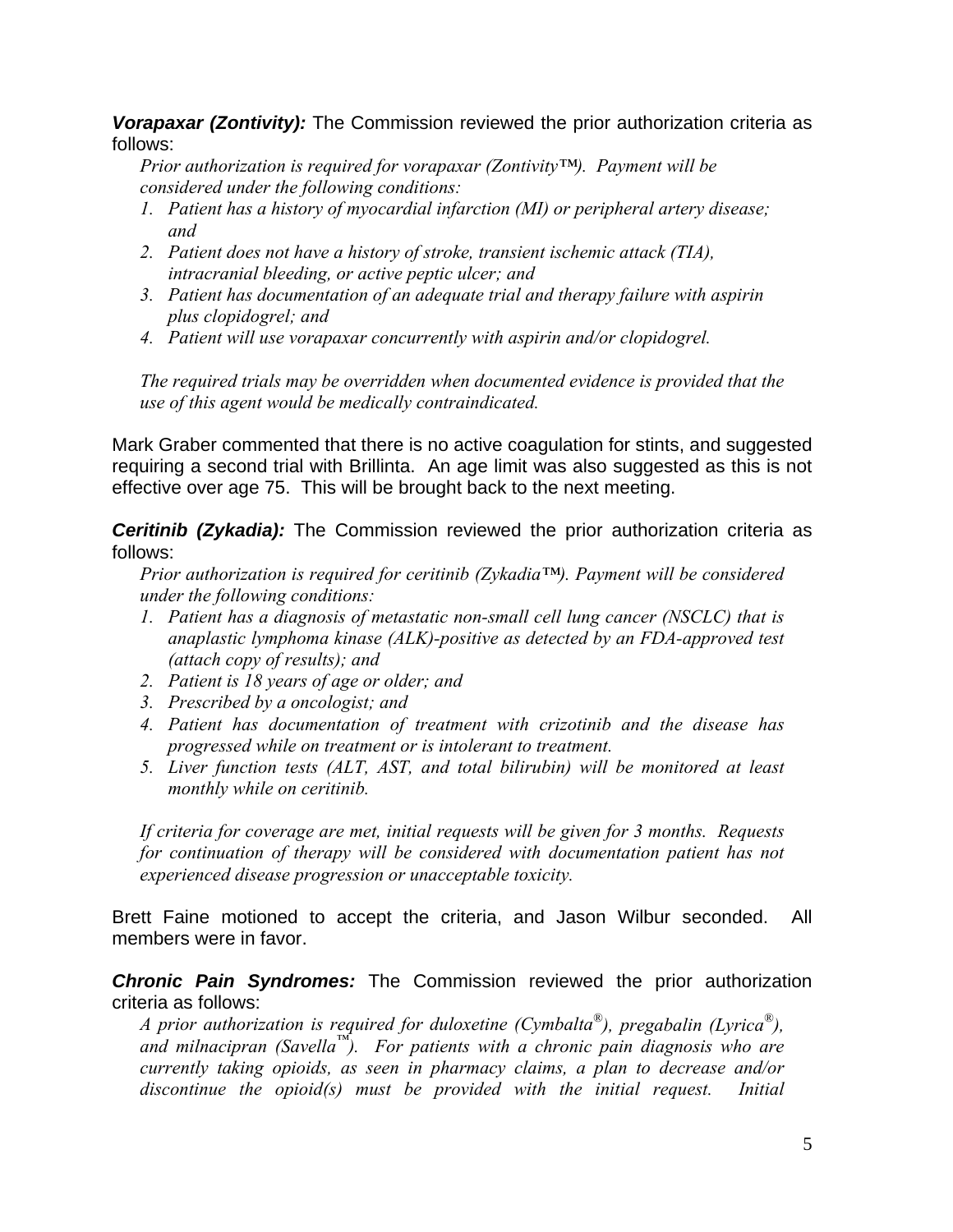*authorization will be given for three (3) months. There must be a significant decrease in opioid use or discontinuation of opioid(s) after the initial three (3) month authorization for further consideration. Additional prior authorizations will be considered with documentation of a continued decrease in opioid utilization. Payment will be considered under the following conditions:* 

- *1. A diagnosis of fibromyalgia (Cymbalta®, Lyrica®, and Savella™)* 
	- *a. A trial and therapy failure at a therapeutic dose with gabapentin plus one of the following: tricyclic antidepressant, SSRI, or SNRI, WITH*
	- *b. Documented non-pharmacologic therapies (cognitive behavior therapies, exercise, etc.), AND*
	- *c. Documentation of a previous trial and therapy failure at a therapeutic dose with Savella™ when Cymbalta® and Lyrica® are requested.*
- *2. A diagnosis of post-herpetic neuralgia (Lyrica®)*

*A trial and therapy failure at a therapeutic dose with gabapentin plus one of the following: tricyclic antidepressant, topical lidocaine, valproate, or carbamazepine.* 

*3. A diagnosis of diabetic peripheral neuropathy (Cymbalta® and Lyrica®)* 

*A trial and therapy failure at a therapeutic dose with gabapentin plus one of the following: tricyclic antidepressant or topical lidocaine.* 

- *4. A diagnosis of partial onset seizures, as adjunct therapy (Lyrica®)*
- *5. A diagnosis of major depressive disorder or generalized anxiety disorder (Cymbalta®)*
- *6. A diagnosis of chronic musculoskeletal pain (Cymbalta®)*

*A trial and therapy failure at a therapeutic dose with at least two drugs from two distinct therapeutic classes from the following: NSAIDs, opioids, tramadol, or tricyclic antidepressants.* 

*Requests for concomitant use of these agents for an indicated chronic pain diagnosis may only be considered once each agent has been tried at maximum tolerated dose separately. Duplicate use of drugs from the same therapeutic category will not be considered. Requests for doses above the manufacturer recommended dose will not be considered.* 

Kellen Ludvigson motioned to accept the criteria as amended (chronic musculoskeletal pain), and Brian Couse seconded. All members were in favor. The recommendation will be sent to the Department for consideration.

*Oral Immunotherapy:* The Commission reviewed the prior authorization criteria as follows:

*Prior authorization is required for sublingual allergen immunotherapy. Payment will be considered under the following conditions:* 

*1. Medication is prescribed in consultation with an allergist; and*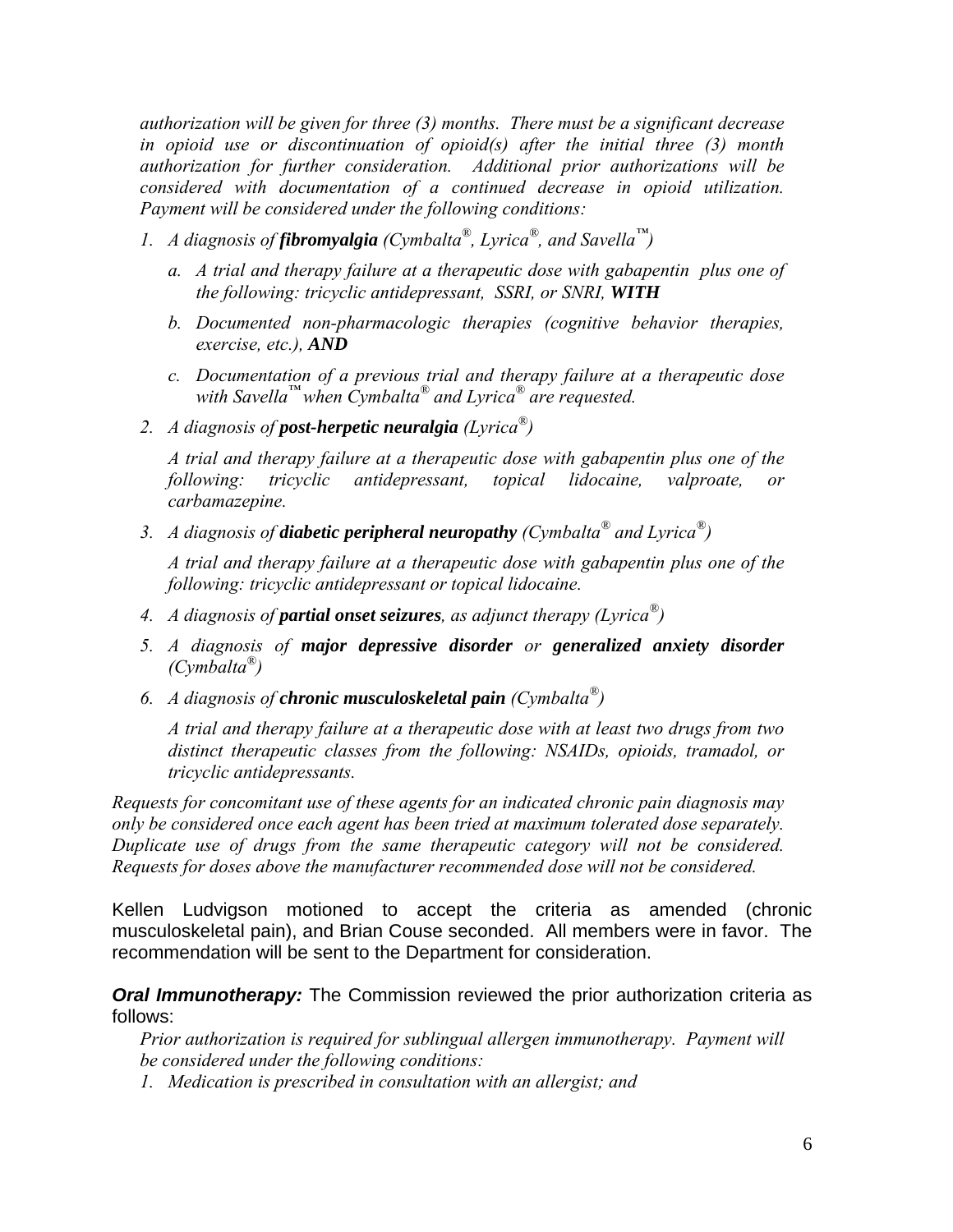- 2. Patient is diagnosed with pollen-induced allergic rhinitis with or without *conjunctivitis; and*
- *3. Patient has documented trials and therapy failures with allergen avoidance and pharmacotherapy (intranasal corticosteroids and antihistamines); and*
- *4. Patient has a documented intolerance to immunotherapy injections; and*
- *5. The first dose has been administered under the supervision of a health care provider to observe for allergic reactions (date of administration and response required prior to consideration).*
- *6. If patient receives other immunotherapy by subcutaneous allergen immunotherapy (SCIT), treatment of allergic rhinitis with sublingual allergen immunotherapy (SLIT) will not be approved.*

*Short Ragweed Pollen (Ragwitek®) In addition to the above criteria being met:* 

- *Patient is 18 through 65 years of age; and*
- *Patient has a positive skin test or in vitro testing (pollen-specific IgE antibodies) to short ragweed pollen.*
- *If criteria for coverage are met, authorization will be considered at least 12 weeks before the expected onset of ragweed pollen season and continued throughout the season.*

*Grass Pollen (Grastek® and Oralair®) In addition to the above criteria being met: Grastek®*

- *Patient is 10 through 65 years of age (Oralair®); and*
- *Patient has a positive skin test or in vitro testing (pollen-specific IgE antibodies) to sweet vernal, orchard/cocksfoot, perennial rye, timothy, and Kentucky blue/June grass.*
- *If criteria for coverage are met, authorization will be considered at least 4 months prior to the expected onset of each grass pollen season and continued throughout the grass pollen season; or*

*Oralair®* 

- *Patient is 5 through 65 year of age (Grastek®); and*
- *Patient has a positive skin test or in vitro testing (pollen-specific IgE antibodies) to timothy grass (or cross reactive grasses such as sweet vernal, orchard/cocksfoot, perennial rye, Kentucky blue/June, meadow fescue, and redtop).*
- *If criteria for coverage are met, authorization will be considered at least 12 weeks before the expected onset of each grass pollen season.*

Jason Wilbur motioned to accept the criteria as amended, and Larry Ambroson and Brian Couse seconded simultaneously. All members were in favor. The recommendation will be sent to the Department for consideration.

*Methotrexate Injection:* The Commission reviewed the prior authorization criteria as follows:

*Prior authorization is required for non-preferred methotrexate injection. Payment will be considered under the following conditions:*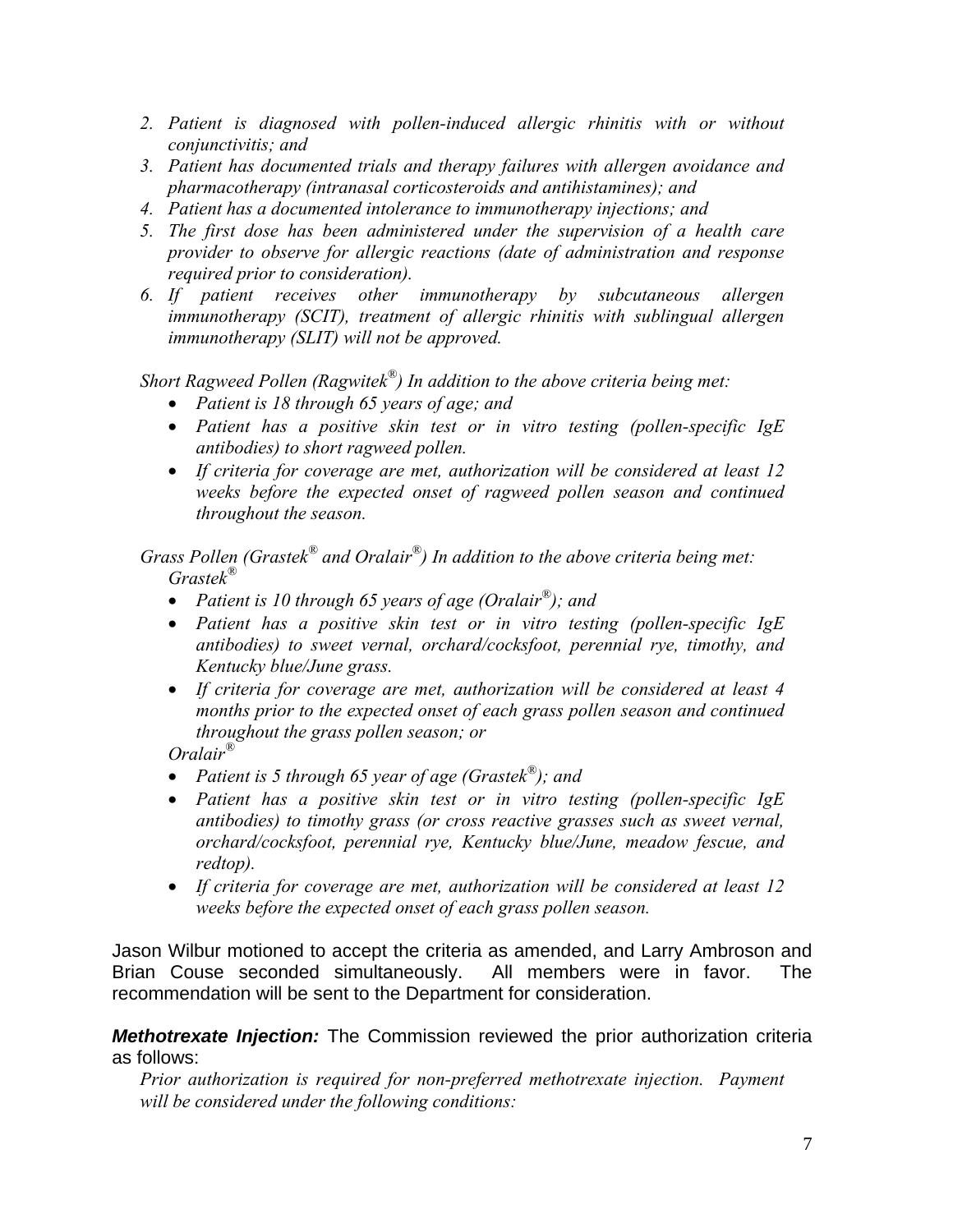- *1. Diagnosis of severe, active rheumatoid arthritis (RA) or polyarticular juvenile idiopathic arthritis (pJIA) and ALL of the following:* 
	- *a. Prescribed by a rheumatologist; and*
	- *b. Patient has a documented trial and intolerance with oral methotrexate; and*
	- *c. Patient has a documented trial and therapy failure or intolerance with at least one other non-biologic DMARD (hydroxychloroquine, leflunomide, minocycline or sulfasalazine); and*
	- *d. Patient's visual or motor skills are impaired to such that they cannot accurately draw up their own preferred generic methotrexate injection and there is no caregiver available to provide assistance; and*
	- *e. Patient does not reside in a long-term care facility.*
- *2. Diagnosis of severe, recalcitrant, disabling psoriasis and ALL of the following:* 
	- *a. Patient is 18 years of age or older; and*
	- *b. Prescribed by a dermatologist; and*
	- *c. Patient has documentation of an inadequate response to all other standard therapies (oral methotrexate, topical corticosteroids, vitamin D analogues, cyclosporine, systemic retinoids, tazarotene, and phototherapy).*
	- *d. Patient's visual or motor skills are impaired to such that they cannot accurately draw up their own preferred generic methotrexate injection and there is no caregiver available to provide assistance; and*
	- *e. Patient does not reside in a long-term care facility. The required trials may be overridden when documented evidence is provided that the use of these agents would be medically contraindicated.*

As this was the second review of these criteria, no motion was necessary. The recommendation will be sent to the Department for consideration.

*Tasimelteon (Helitoz):* The Commission reviewed the prior authorization criteria as follows:

*Prior authorization is required for tasimelteon (Hetlioz) Requests for doses above the manufacturer recommended dose will not be considered. Payment will be considered under the following conditions:* 

- *1. Patient has a diagnosis of Non-24-Hour Sleep-Wake Disorder (Non-24) as confirmed by a sleep specialist; and*
- *2. Patient is 18 years of age or older; and*
- *3. Documentation the patient is totally blind with no perception of light is provided; and*
- *4. Patient has a documented trial and therapy failure with at least one preferred sedative/hypnotic – non-benzodiazepine agent; and*
- *5. Patient has a documented trial and therapy failure with ramelteon (Rozerem). If criteria for coverage are met, initial requests will be given for 3 months. Requests for continuation of therapy will be considered when the patient has received 3 months of continuous therapy and patient has achieved adequate results with tasimelteon (Hetlioz), such as entrainment, significant increases in nighttime sleep, and/or significant decreases in daytime sleep.*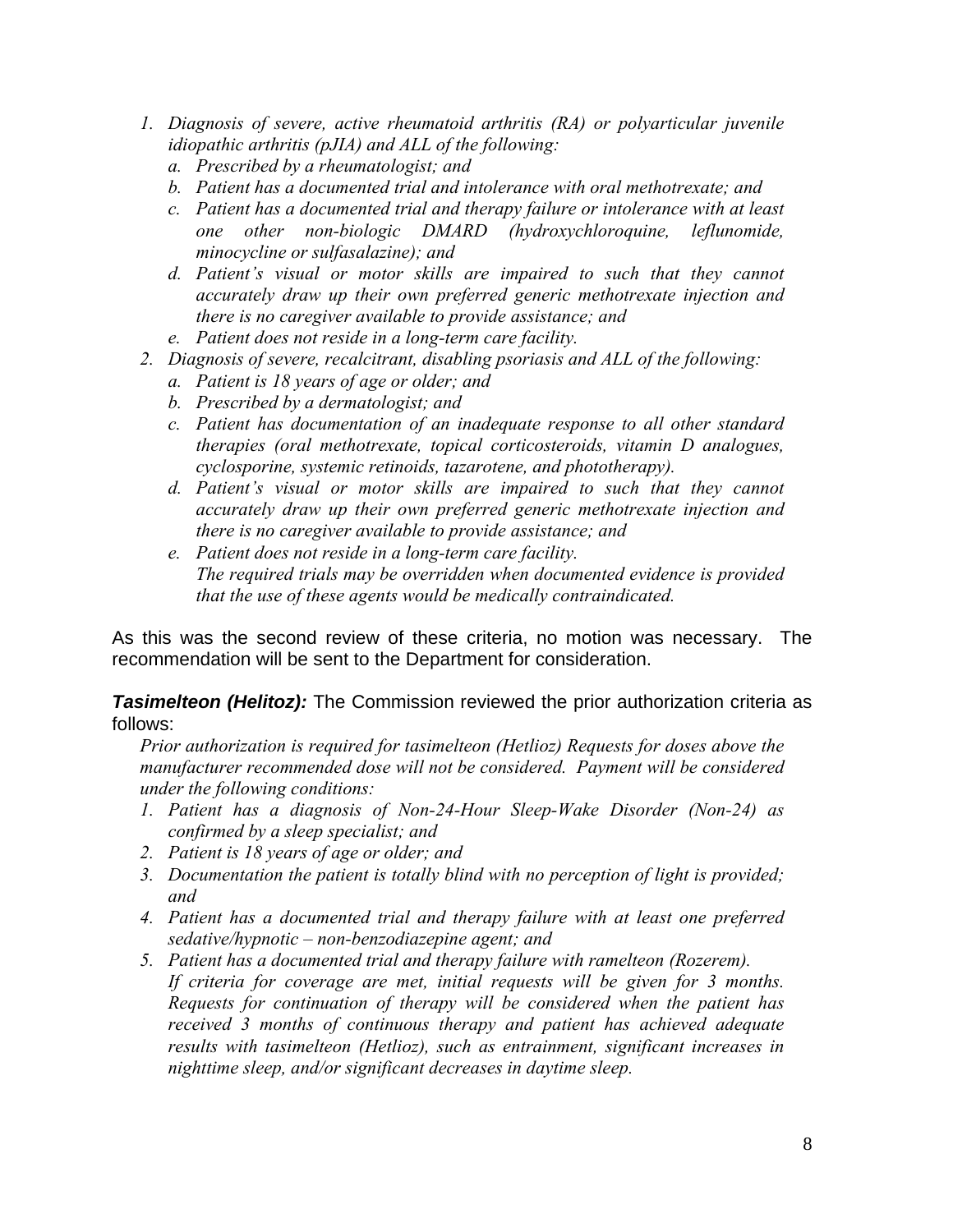As this was the second review of these criteria, no motion was necessary. The recommendation will be sent to the Department for consideration.

*Apremilast (Otezla):* The Commission reviewed the prior authorization criteria as follows:

*Prior authorization is required for apremilast (Otezla®). Payment will be considered under the following conditions:* 

- *1. Patient is 18 years of age or older; and*
- *2. Patient has a diagnosis of active psoriatic arthritis (* $\geq$  *3 swollen joints and*  $\geq$  *3 tender joints); and*
- *3. Prescribed by a rheumatologist or a dermatologist; and*
- *4. Patient does not have severe renal impairment (CrCl < 30 mL/min); and*
- *5. Patient has documentation of a trial and inadequate response to therapy with the preferred oral DMARD, methotrexate (leflunomide or sulfasalazine may be used if methotrexate is contraindicated); and*
- *6. Patient has documentation of trials and therapy failures with two preferred biological agents used for psoriatic arthritis.*

*The required trials may be overridden when documented evidence is provided that the use of these agents would be medically contraindicated.* 

As this was the second review of these criteria, no motion was necessary. The recommendation will be sent to the Department for consideration.

**Palivizumab (Synagis):** The Commission reviewed the prior authorization criteria as follows:

*Prior authorization is required for therapy with palivizumab. Prior authorizations will be approved for administration during the RSV season for a maximum of five*  doses per patient. No allowances will be made for a sixth dose. Patients, who *experience a breakthrough RSV hospitalization, should have their monthly prophylaxis discontinued, as there is an extremely low likelihood of a second RSV hospitalization in the same season. Payment for palivizumab will be considered for patients who meet one of the following criteria:* 

*Chronic Lung Disease (CLD) of Prematurity* 

- *Patient is less than 12 months of age at start of therapy and develops CLD of prematurity (defined as gestational age less than 32 weeks and required greater than 21% oxygen for at least the first 28 days after birth.*
- *Requests for patients during their second year of life (12 months to < 24 months) will be considered for patients meeting the CLD of prematurity definition above and continue to require medical support (chronic corticosteroid therapy, diuretic therapy, or supplemental oxygen) during the 6-month period before the start of the second RSV season.*

*Hemodynamically Significant Congenital Heart Disease (CHD)* 

 *Patient is less than 12 months of age at start of therapy and has hemodynamically significant CHD further defined by any of the following:*